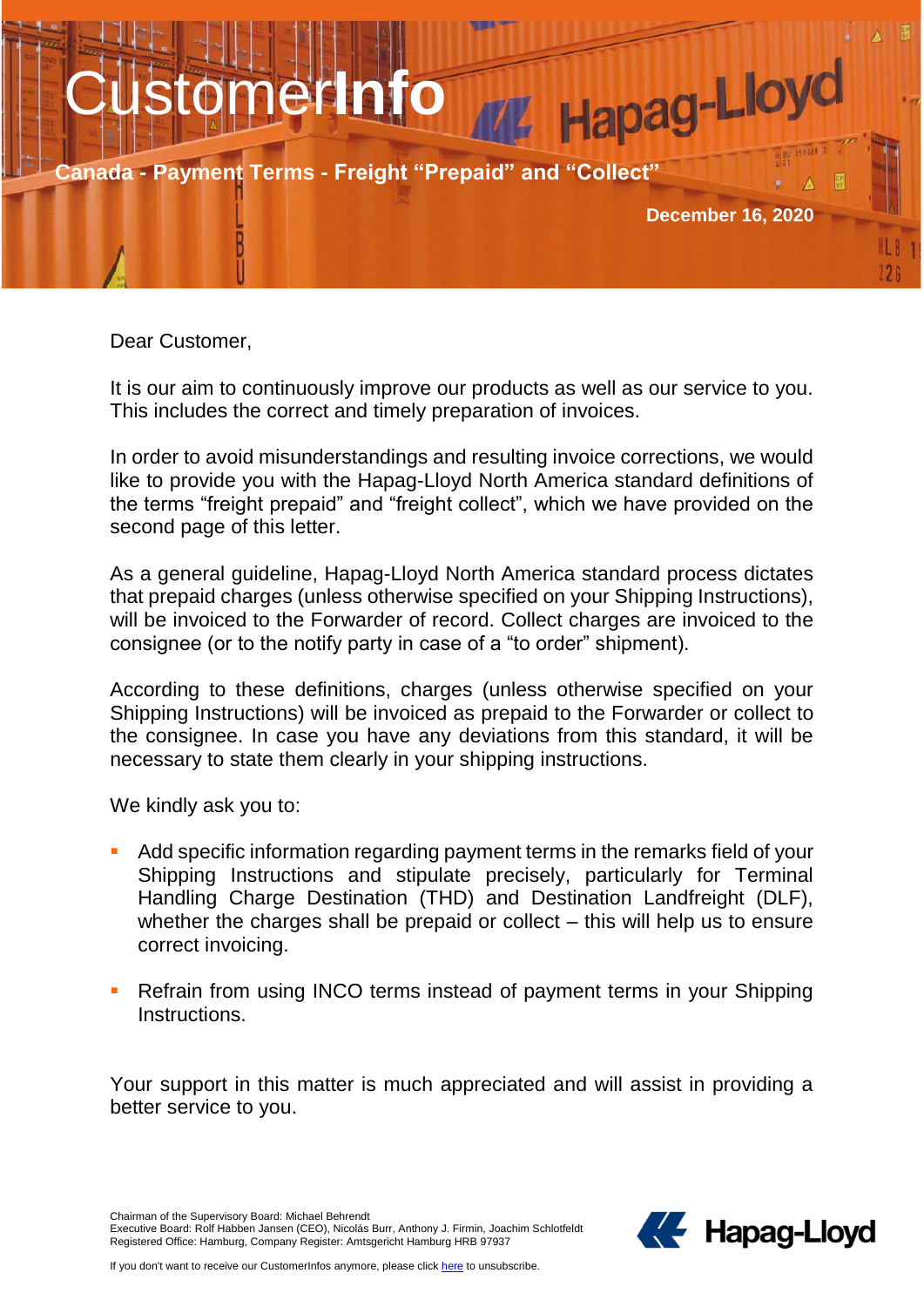## **Freight Prepaid**

All charges are prepaid excluding Terminal Handling Destination and Destination Land Freight related charges, unless otherwise stipulated in the shipping instructions:



## **Freight Collect**

All charges are collect including Origin Land Freight and Terminal Handling Origin related charges, unless otherwise stipulated in the shipping instructions:



If you require ALL charges to be prepaid or collect, your SI must specifically indicate as such, including the word "ALL" accordingly.

Ancillary charges applied to the bill of lading will default as prepaid unless otherwise requested and approved, including, but not limited to: Extra haulage at origin, waiting time at origin, bill of lading amendment fee, manual shipping instruction fee, shipper's export declaration handling fee, operational costs and roll fees, mailing courier costs, late shipping instruction fee.

The above handling will apply unless country rules and regulations as filed in our tariffs prohibit this process.

In case of further questions on the above, please do not hesitate to contact your Hapag-Lloyd Customer Service.

Kind Regards,